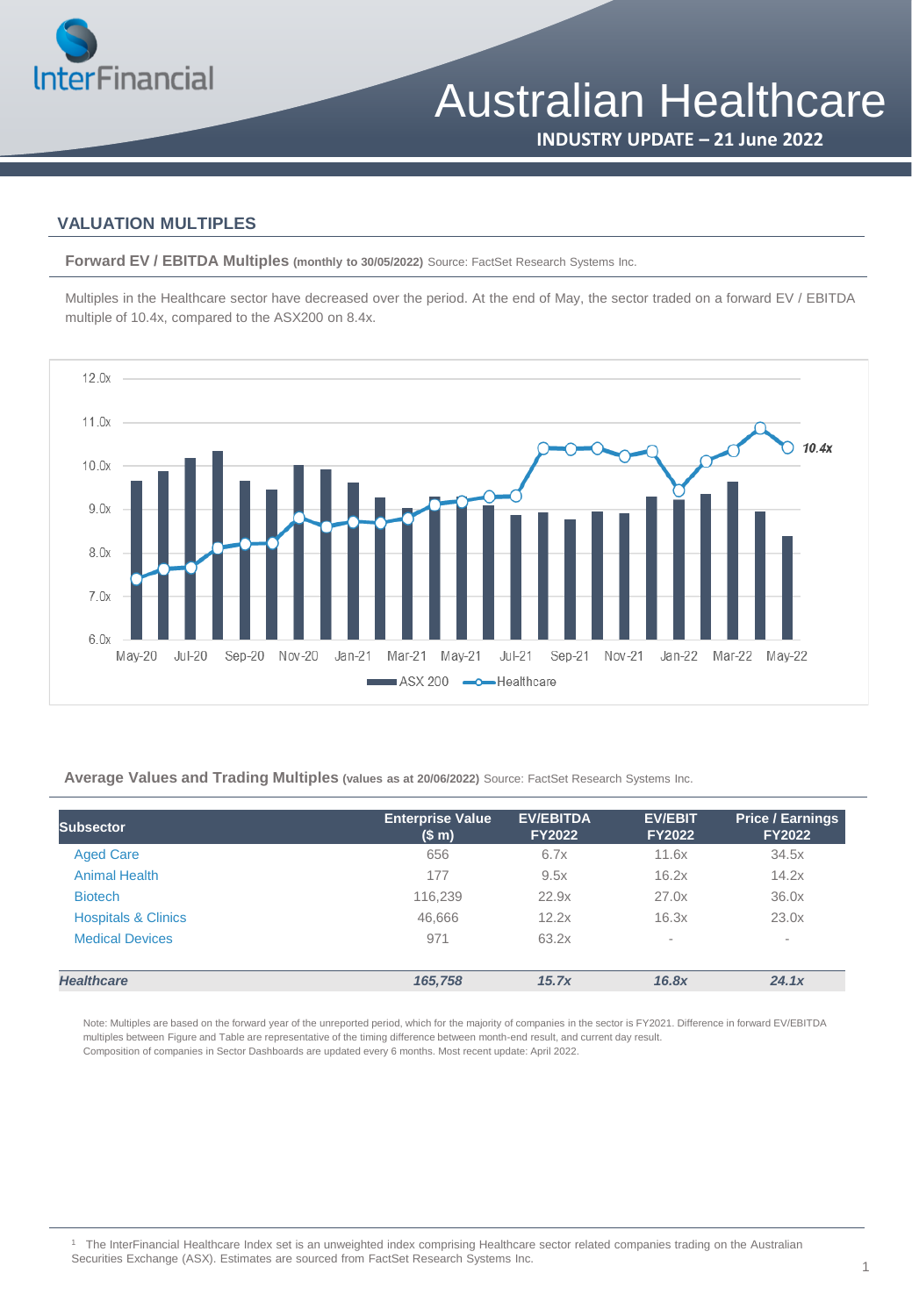

# Australian Healthcare

**INDUSTRY UPDATE – 21 June 2022**

#### **MERGER & ACQUISITION NEWS…**



GenesisCare

Value: AUD 200.0 – 300.0 M

**GenesisCare's** cardiology unit has been acquired by **Adamentum Capital. Adamentum** was one of three final bidders pursuing the cardiology unit. Adementum is thought to have paid between AUD 200m – AUD 300m for the business.



Value: AUD 9.4 m

**Monash IVF Group Limited**, an Australia-based provider of assisted reproductive services and women's imaging and diagnostic services, has acquired **Pivet Medical Centre.**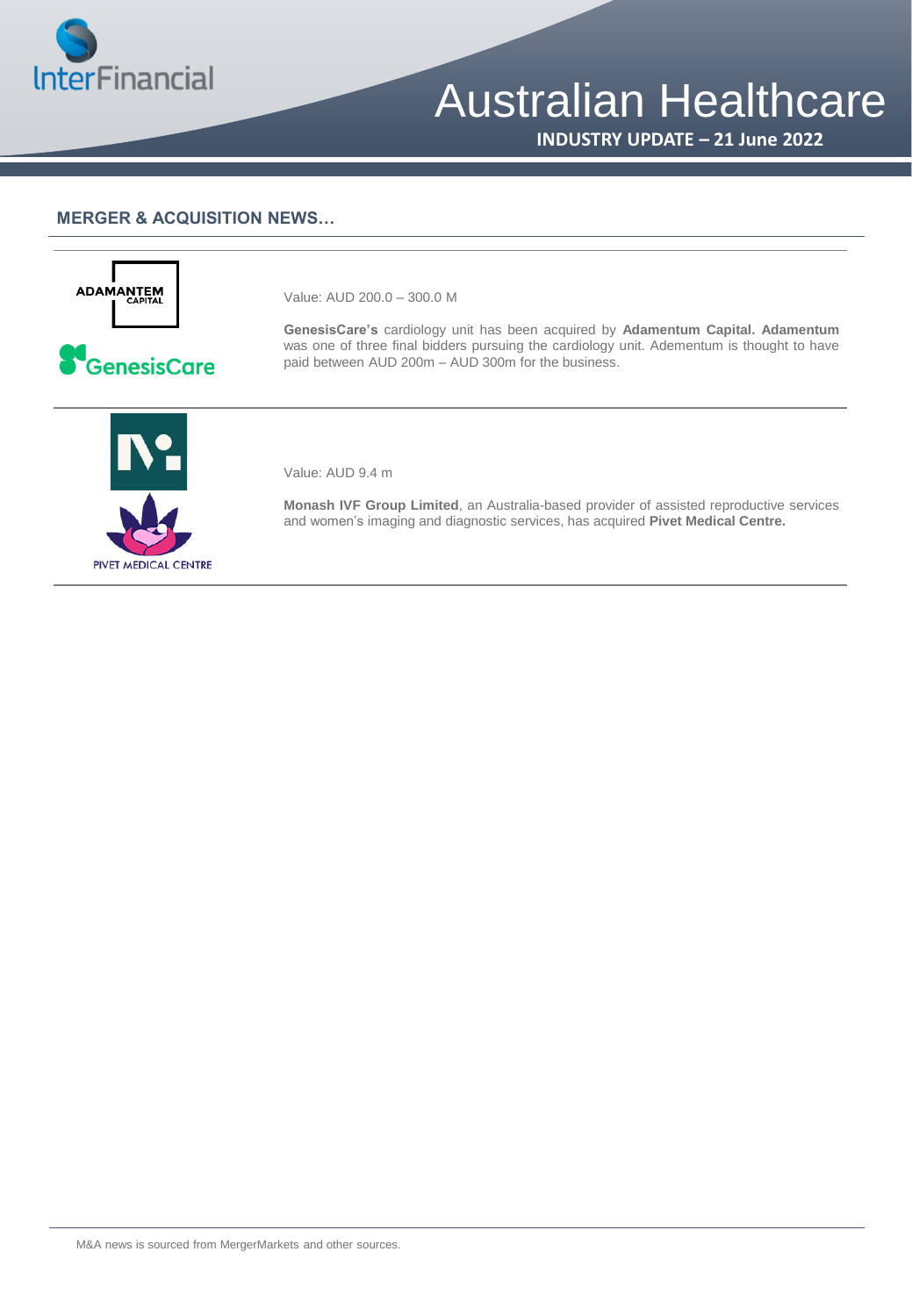

### Australian Healthcare

**INDUSTRY UPDATE – 21 June 2022**

#### **UNDER THE MICROSCOPE…**

- **Healius** is believed to be considering a bid for **Integral Diagnostics** (ASX:IDX), an Australian based medical imaging business. Healius has been eyeing integral, but movements in the two companies share prices have made a deal difficult to put together.
- **Careseekers**, an Australian aged care and disability services company, is actively raising up to AUD 5m to accelerate growth.
- **Find A Carer**, a Sydney-based Australian profit-for-purpose online disability and aged care services marketplace, welcomes approachs from the "right" investors that can help accelerate growth/
- **Ramsay Healthcare** and **KKR** are in the process of the final touches in the deal. Expected to be finalized mid-June. According to The West Australian, **KKR** are soliciting investors to aid the acquisition of **Ramsay**. Offering an AUD \$88/share.
- **Coviu Global**, a privately-held Australian video telehealth platform, is planning a Series B capital raise towards the middle of FY23 as the company looks for product expansion and growth on a global scale.
- **Patrys**, an Australian platform-driven developer of antibody therapeutics for hard-to-treat cancers, are observing the M&A market for a potential deal.
- **Pacific Equity Partners** and **The Carlyle Group** are considering selling **iNova Pharmaceuticals**, an Australia-based medicine and healthcare products business. iNova is expected to generate FY22 EBITDA of more than AUD 150m.
- **Tanarra Capital** has acquired a 5.15% stake in **Healius**. Healius could be subject to M&A activity.
- **Ramsay Health Care** is believed to be interested in **Healius**' day surgery business. **KKR** is working to finalise an AUD 20bn offer for Ramsay, which is keen to pursue Healius' day surgery operations regardless of the outcome of KKR's offer.
- **Tristar Medical Group**, an Australia-based privately-owned health service provider, is seeking expressions of interest for the sale or recapitalization of the business.
- **Nexus Hospitals**, an Australia-based day hospitals owner, is interested in **Healius**' day surgery business **Montserrat**. The assets could sell for around AUD 200m - 500m.